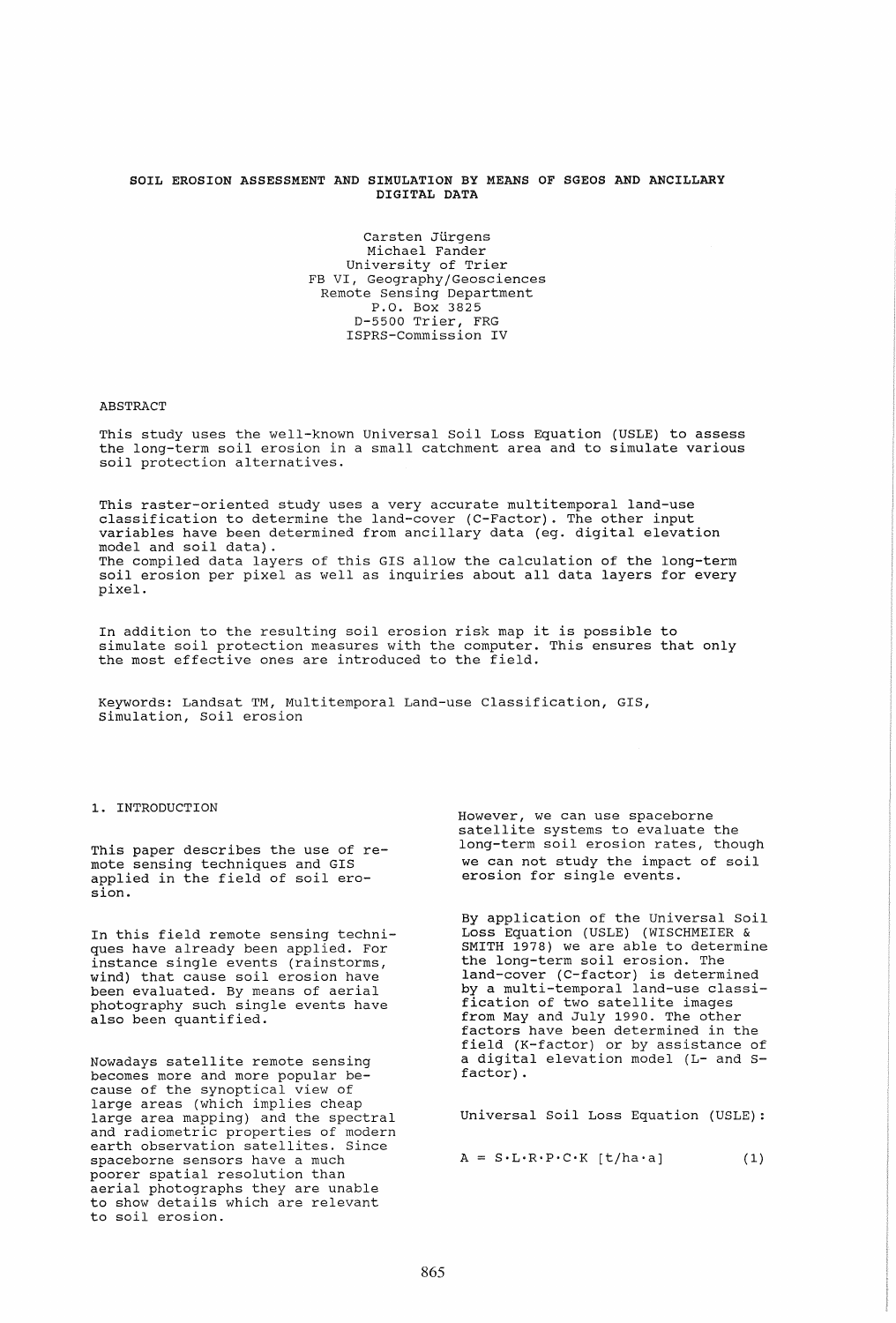$A$  = mean soil loss per year [t/ha·a]  $S = slope factor$ L = slope length factor  $R = rainfall factor$ P = practice factor c = land use/land cover factor  $K = solid$  erodibility factor

2. DIGITAL IMAGE PROCESSING STEPS

For this study system-corrected LANDSAT TM-data from May 3rd and July 15th, 1990 have been purchased for the study area (figure 1).

registration process is approximately 0.5 pixels. This subpixel accuracy is very precise, as a topographic map overlay proved.

To eleminate redundant information in the twelve spectral bands used (six for each image), a principal component transformation had to be performed.



Figure 1: Study area

LANDSAT TM-data have a spatial resolution of 30 m x 30 m in the visible and infrared spectrum except in the thermal infrared.

At first the image data have been geocoded to a map 1:25.000 with GauB-Krliger-coordinates (FANDER 1990). The achieved accuracy of the geometric correction and the image

Prior to that principal component transformation the histograms of the TM-bands had to be standardized (SCHULZ 1988):

$$
DN_{\text{neu}} = \frac{DN_{\text{alt}} - x_i}{s_{\text{sol1}} + x_{\text{sol1}}}
$$
 (2)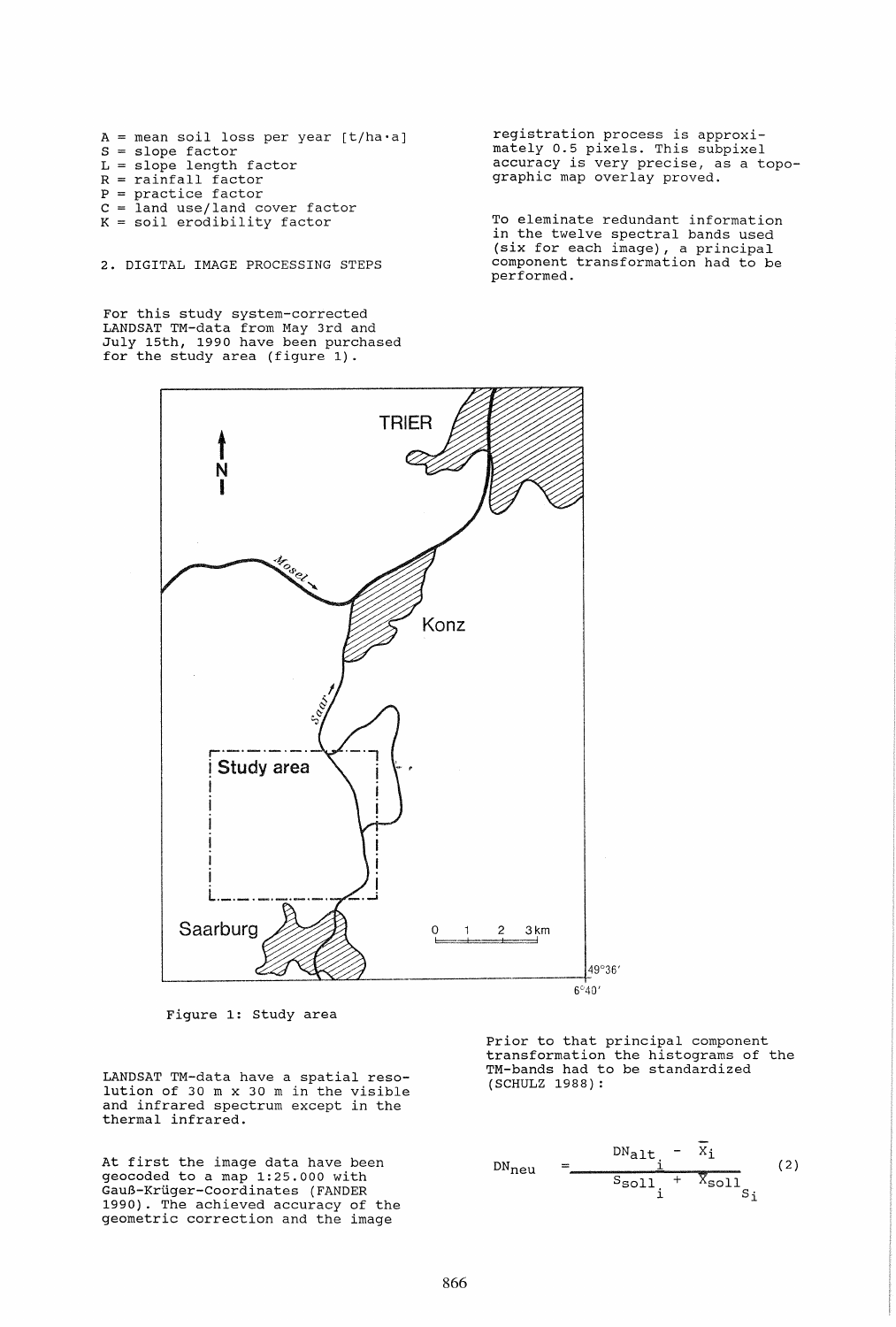| with:                                 |  |                                                             |
|---------------------------------------|--|-------------------------------------------------------------|
| $DN_{\text{neu}}$ i                   |  | = standardized Digital<br>Number of TM-band i               |
| $DN_{\text{alt}}$ i                   |  | = original Digital Number<br>of TM-band i                   |
| X;                                    |  | = arithmetic mean of TM-<br>band i                          |
| $S_{1}$                               |  | = standard deviation of TM-<br>band i                       |
| $\overline{\mathbf{x}}_{\text{sol1}}$ |  | = arithmetic mean after<br>standardization (here:<br>90)    |
| $s_{\tt{sol1}}$                       |  | = standard deviation after<br>standardization (here:<br>23) |

After standardization the principal component transformation was calculated.

The SCREE-Test revealed that only The SCREE-TEST TEVERTED THAT ONLY have to be used for the further studies. These first three principal components represent more than 90 % of the original variance (of 12 TMbands) inherent in the satellite images.

According to the SCREE-Test it is decided to use only these first three principal components for the classification. This results in a small loss of variance (ca. 9 %) but achieves a data reduction of 75 % which saves a lot of computing time during the classification process during the classification process<br>since the feature space has been significantly reduced from 12 to three dimensions!

The color-coded principal component image and the topographic map overlay have been used to select training samples in the field, which are needed for the supervised landuse classification.

30 Training Samples have been selected which represent relevant landuse classes in their slightly different spectral appearences. Their spectral signatures have been evaluated very carefully to reach high accuracy in the multitemporal maximum likelihood classification.

For each class a priori probabilities have been determined, so that no overlapping classes occur in the feature space. This is important to reach a high classification accuracy. After the classification had been performed, the accuracy has been checked.

The classification accuracy is between 98 and 100 %. Very few wrong classified pixels occured in the classification result. This high

accuracy results in about one third not classified pixels. These from the classifier rejected pixels could not be addressed to one of the established land-use classes due to the high accuracy that was demanded.

It is possible to lower the threshholds for each class to get more classified pixels, but these are mostly wrong classified pixels. So mostly wrong classified pixeis. So<br>it seems to be better to classify less pixels but guarantie a high accuracy for these pixels.

3. ANCILLARY DIGITAL DATA

Soil data have been acquired in the field. These point data have been used to create a soil map. According to this map an average K-factor per soil has been determined (SCHMIDT 1979). From these soil data also the depth of the soils has been used to create a map. This is important tisince the tolerable soil erosion usince the coferable soil crosion<br>rate is dependent on the soil depth rate is dependent on the soil department of the control of

A digital elevation model (figure 2) has been used for calculation of sand L-factors. The following slope classes (table 1) have been used for calculation of S- and L-factors (BARSCH & MÄUSBACHER 1990).

Table 1: Range and mean slope of slope classes

| Range        |     | Mean Slope    |
|--------------|-----|---------------|
| Ω            | 응   | °<br>$\Omega$ |
| $1 - 4$      | 名   | $2,5$ %       |
| $5 - 12$     | ႜႜၟ | 8,5%          |
| $13 - 27$    | ಿಕೆ | 20,0 %        |
| $28 - 70$    | % * | $49,0$ $8$    |
| $71 - 103$ % |     | 86,5%         |

Also the slope length has been determined by assistance of 8 aspect directions (according to 8 aspect asses classes). For each class the slope length had to be determined.

In the study area no special soil erosion prevention practices are applied. Therefore the P-factor is constantly set to 1.

According to measurements of a meteorological station in Trier and personal communications with R.-G. Schmidt a rainfall-factor of 55 is realistic for the study area.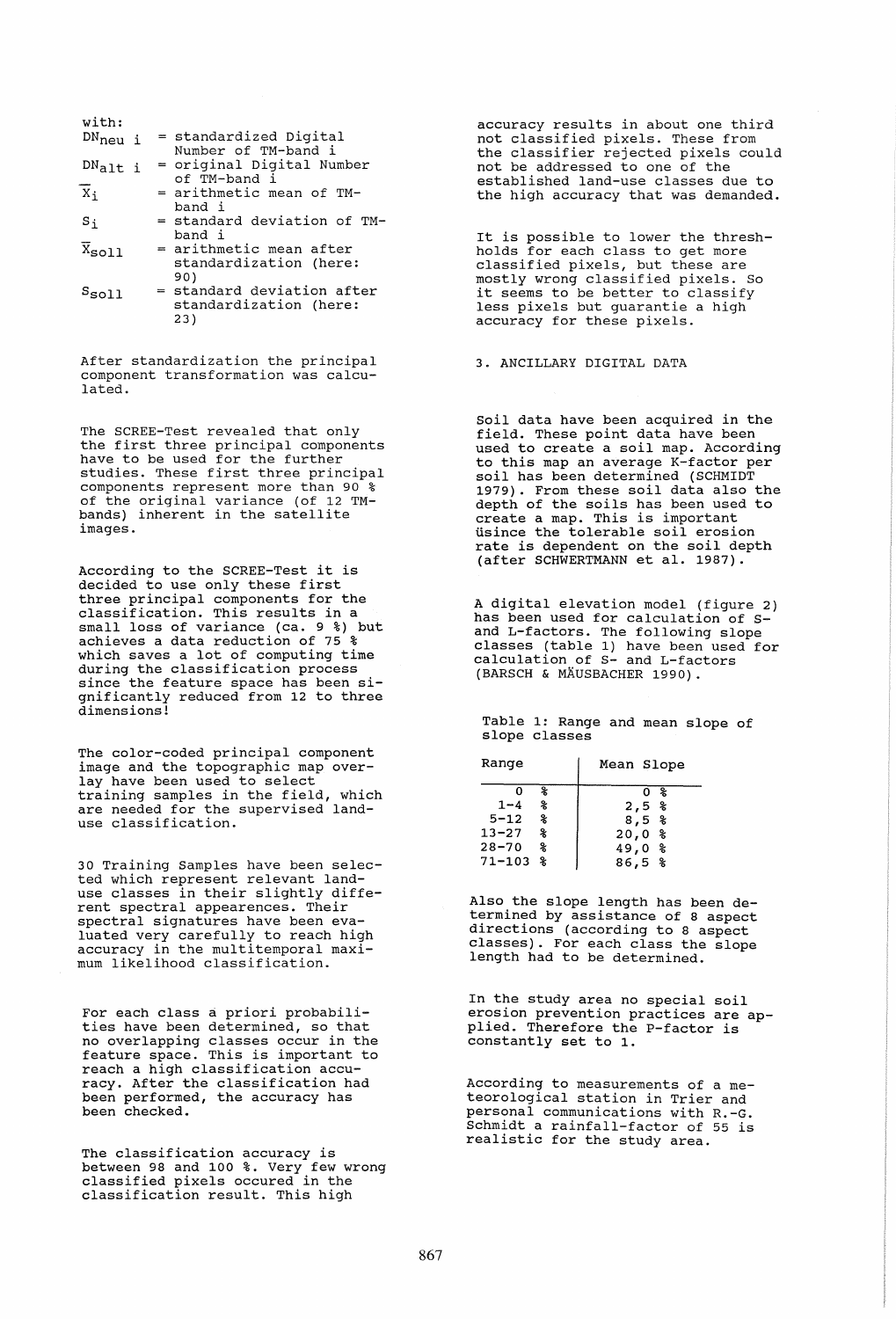4. SOIL EROSION CALCULATION

After all these data layers have been established in the GIS (as map and in the data base) they can be multiplied according to the USLE.

5. RESULTS

The following summary table (table 2) shows the correlation of land-use classes and their soil erosion contribution in percent.



Figure 2: Digital elevation model with height classes  $(0 = 126 - 145 \text{ m}, 1 = 146 - 165 \text{ m}, 2 = 166 - 185 \text{ m}, 3 = 186 - 205 \text{ m},$  $\frac{1}{4}$  = 206-225 m, 5 = 226-245 m, 6 = 246-265 m, 7 = 266-285 m,  $8 = 286 - 305$  m,  $9 = 306 - 325$  m)

After this multiplication the longterm soil erosion for every pixel can bee seen (figure 3). This means that for each pixel that contain information in all of the layers (each represents one factor) a result is obtained. For pixels with missing information in one or more layers (for instance C-factor or K-factor) no result could be calculated.

For all pixels that contain the long-term soil erosion rates it is possible to assess exact values per pixel. Even small spatial changes and small areas can be evaluated.

Especially vineyards and crop-land show medium to high rates (as expected). All other land-use classes show rather small erosion rates.

Table 3 shows the correlation between slope and soil erosion rates in percent.

It is rather clear that with increasing slope also the soil erosion rate increases.

In table 4 one can see the correlation between depth of soil and soil erosion rates in percent.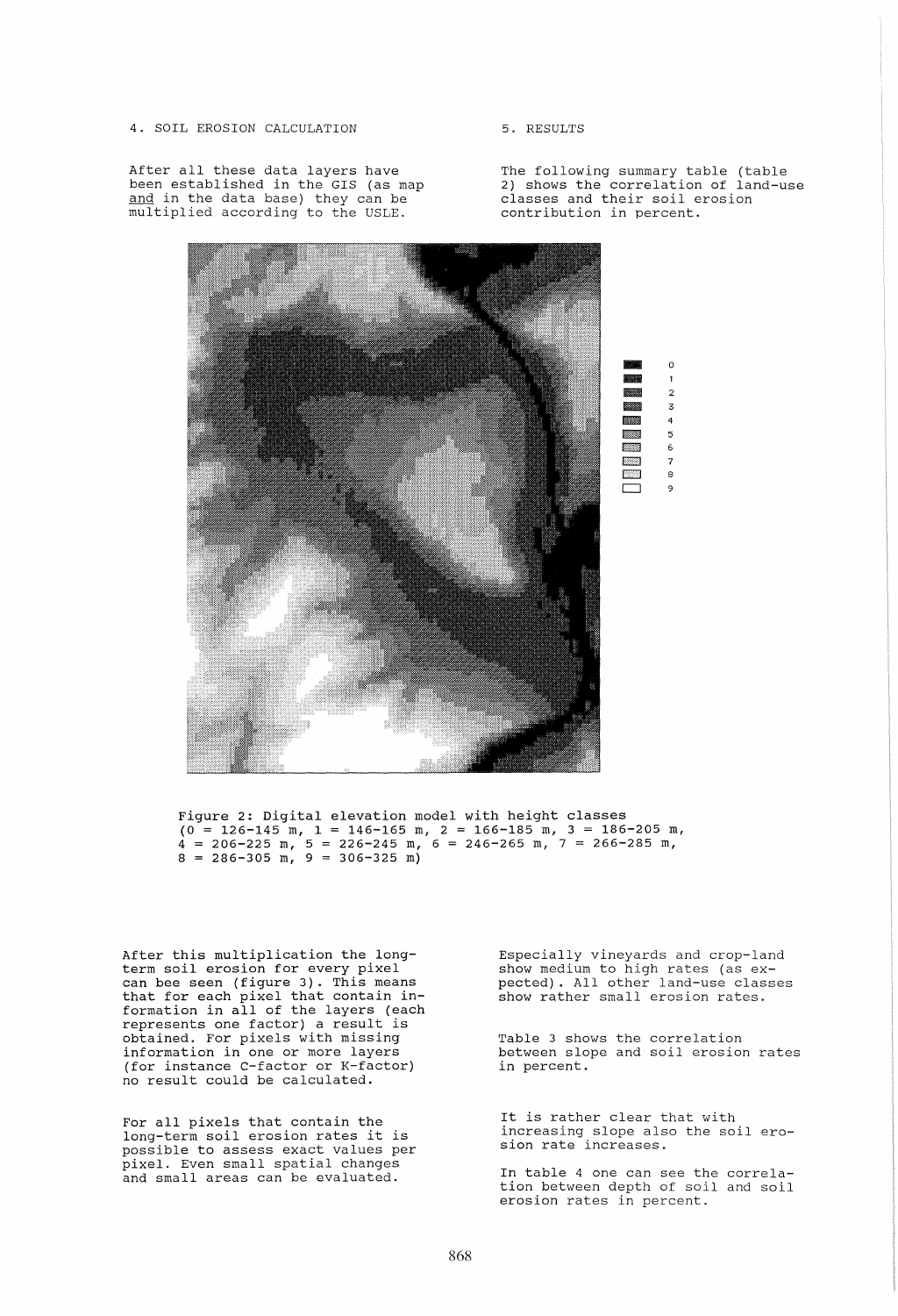

Figure 3: Long-term soil erosion rates

| Land Use          | No.<br>of.<br>pix. | class<br>1<br>(in %) | class<br>$\overline{2}$<br>(in %) | class<br>3<br>(in %) | class<br>4<br>(in %) | class<br>5.<br>(in %) | class<br>6.<br>(in %) |
|-------------------|--------------------|----------------------|-----------------------------------|----------------------|----------------------|-----------------------|-----------------------|
| Meadow            | 1400               | 55,07                | 19,43                             | 13,79                | 4,00                 | 3,50                  | 4,21                  |
| Dry Meadow        | 106                | 40,57                | 25,47                             | 17,92                | 3,77                 | 5,66                  | 6,60                  |
| Wetland           | 173                | 72,83                | 8,09                              | 9,83                 | 4,05                 | 4,62                  | 0,58                  |
| Vineyards         | 318                | 2,20                 | 8,18                              | 4,40                 | 2,52                 | 2,83                  | 79,87                 |
| Forest            | 560                | 42,32                | 17,68                             | 16,25                | 6, 25                | 8,39                  | 9,11                  |
| Corn              | 13                 | 23,08                | 0,00                              | 0,00                 | 30,77                | 23,08                 | 23,08                 |
| Oats              | 84                 | 21,43                | 14,29                             | 16,67                | 7,14                 | 5,95                  | 34,52                 |
| Winter-<br>Rye    | 18                 | 44,44                | 0,00                              | 0,00                 | 5,56                 | 5,56                  | 44,44                 |
| Winter-<br>Barley | 28                 | 25,00                | 14,29                             | 10,71                | 10,71                | 3,57                  | 35,71                 |
| Sommer-<br>Barley | 5                  | 0,00                 | 40,00                             | 60,00                | 0,00                 | 0,00                  | 0,00                  |
| Water             |                    |                      |                                   |                      |                      |                       |                       |

Table 2: Land use classes versus soil erosion classes

class 1 = soil erosion > 1 to/ha\*a class  $2 = \text{soil erosion} > 1 - 3 \text{ to/ha}$ \*a class  $2 - 5011$  erosion  $> 1 - 5$  co/ha $*$ a<br>class  $3 =$  soil erosion  $> 3 - 7$  to/ha $*$ a class  $4 = \text{soil}$  erosion >  $7 - 10 \text{ to/ha}$ \*a class  $\frac{4}{3}$  = 5011 erosion >  $\frac{1}{2}$  +  $\frac{1}{2}$  to  $\frac{1}{2}$  to  $\frac{1}{2}$  class 5 = soil erosion > 10 - 15 to/ha\*a class  $6 = \text{soil }\text{erosion} > 15 \text{ to/ha}$ \*a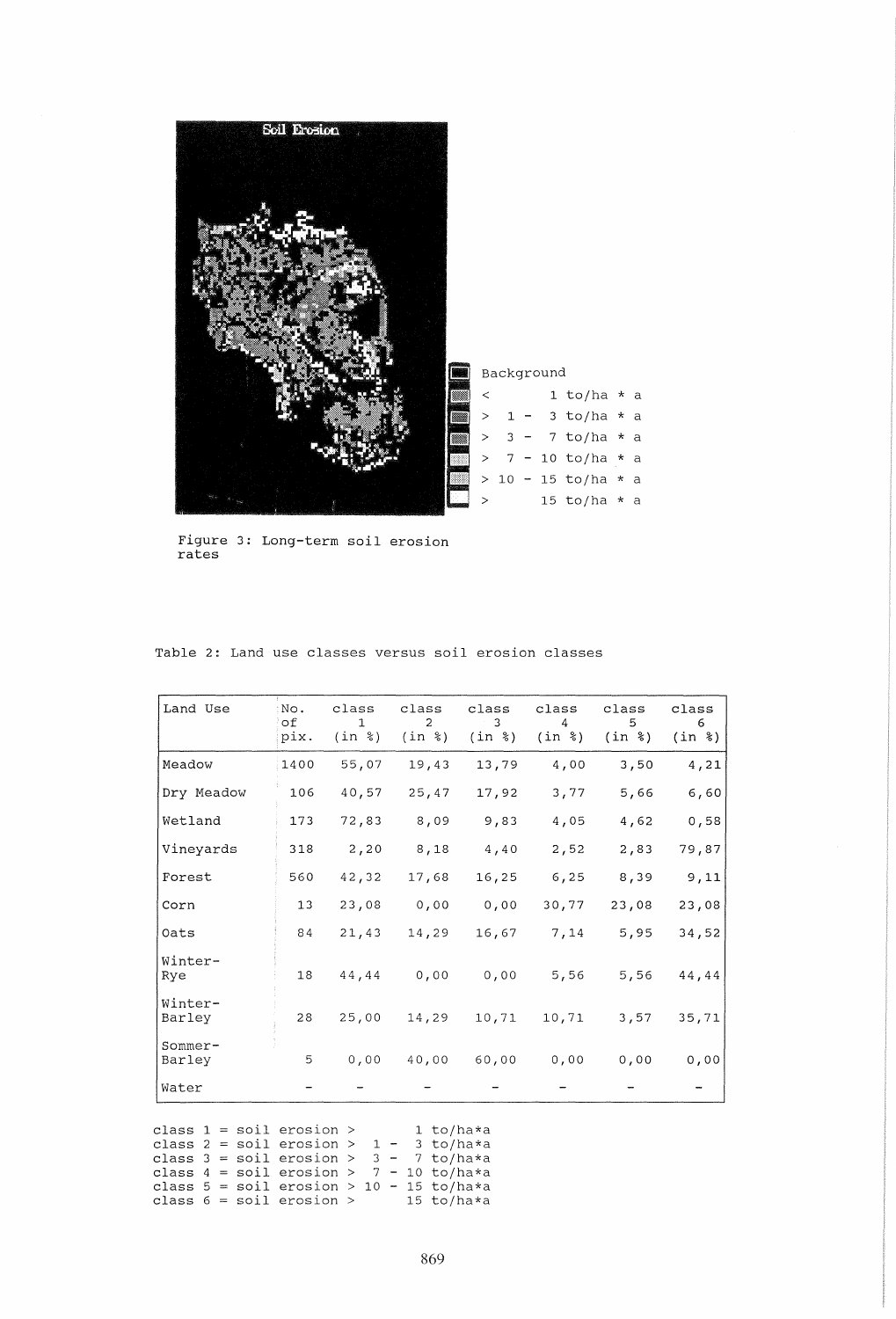| Mean<br>Slope | Erosion<br>< 1 | $(in to/ha * a)$<br>$> 1-3$ | $> 3 - 7$ | $> 7 - 10$ | $>10-15$ | >15    | Sum        |
|---------------|----------------|-----------------------------|-----------|------------|----------|--------|------------|
| (in %)        |                |                             |           |            |          |        | $(in$ $*)$ |
| 2,5           | 93,63          | 4,86                        | 1,24      | 0,09       | 0,18     | 0,00   | 100        |
| 8,5           | 20,00          | 44,60                       | 21,49     | 3,35       | 1,86     | 8,70   | 100        |
| 20,0          | 0,00           | 7,34                        | 28,50     | 15,21      | 13,99    | 34,97  | 100        |
| 49,0          | 0,00           | 0,00                        | 2,08      | 4,69       | 16,67    | 76,56  | 100        |
| 86,5          | 0.00           | 0,00                        | 0,00      | 0,00       | 0,00     | 100,00 | 100        |

Table 3: Mean slope versus soil erosion classes

Table 4: Soil depth versus soil erosion classes

| Soil<br>Depth | Total  | $\leq$ 1                     | Erosion (in to/ha $*$ a)<br>$> 1 - 3$ | $> 3 - 7$ | $> 7 - 10$ | $>10-15$ | >15   | Sum    |
|---------------|--------|------------------------------|---------------------------------------|-----------|------------|----------|-------|--------|
| (in cm)       | (in %) |                              |                                       |           |            |          |       | (in %) |
| < 30          | 60,84  | 60,84                        | 10,84                                 | 12,59     | 1,40       | 4,55     | 9,79  | 100    |
| $31 - 60$     | 71,55  | 56,54                        | 15,01                                 | 8,52      | 2,16       | 2,76     | 15,01 | 100    |
| $61 - 100$    | 57,51  | 25,20                        | 15,02                                 | 17,29     | 8,56       | 8,08     | 25,85 | 100    |
| >100          | 87,28  | 46,98                        | 22,96                                 | 13,37     | 4,97       | 3,43     | 8,28  | 100    |
|               |        | Tolerable soil erosion rates |                                       |           |            |          |       |        |

This reveals that especially the deep soils are not so affected by soil erosion as the shallow soils: About 61 % of the soils < 30 cm depth, about 72 % of the soils > 30 cm to 60 cm depth, about  $58 \text{ s}$  of the soils > 60 cm to 100 cm depth and about 87 % of the soils  $> 100$  cm depth are not affected by soil erosion rates that are higher than tolerable according to SCHWERTMANN et al. 1987.

They give the following threshholds: soils < 30 cm depth<br>1 t/ha \* a soils > 30 cm to 60 cm depth<br>3 t/ha \* a soils > 60 cm to 100 cm depth<br>7 t/ha \* a soils >100 cm depth 10 t/ha \* a.

According to these threshholds a soil erosion risk map (figure 4) soil erosion risk map (rigure 4)<br>has been created that shows all the pixels that have higher soil erosion than tolerable in respect to soil depth.

This map shows mainly vineyards and steep slopes. For these areas

effective soil erosion protection is necessary.

A simulation only for the affected vineyards shows that grass cover underneath the wine is a very effective protection against soil ero- sion.

Most of the pixels are no longer affected by high soil erosion rates! About 2/3 of the area show a soil erosion rate that is 2 or 3 classes lower than before! We cannot give the exact values in tons per hectar and year, since the classes are not equidistant. Anyhow, this is a significant reduction due to a simple protection measure.

## 6. CONCLUSION

This study shows that for a small area, the long-term soil erosion can be assessed with satellite data and ancillary digital data in a Geographic Information System.

For each pixel that is represented in all data layers it is possible to determine the soil erosion rates. Since all pixels are geocoded it is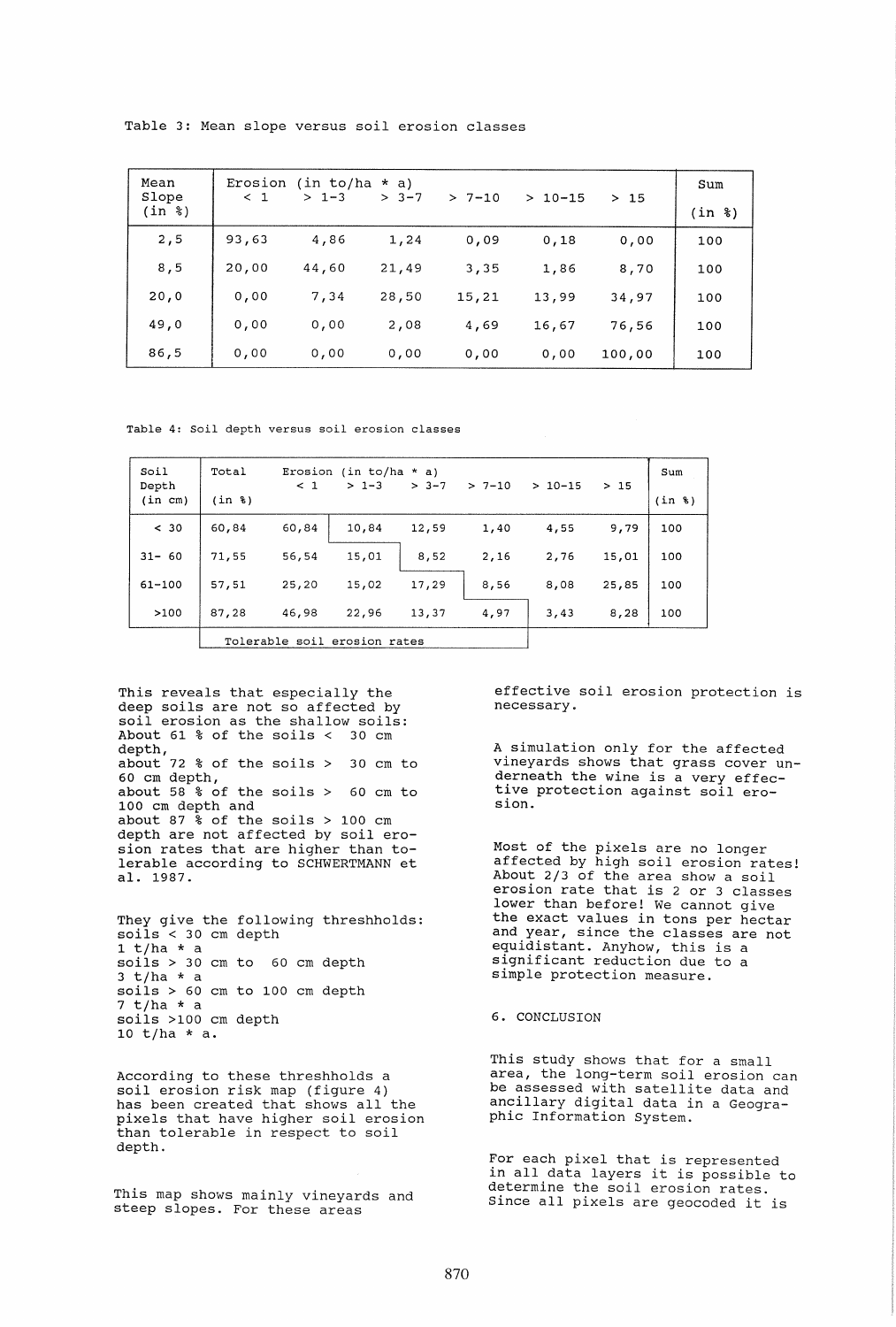

Figure 4: Soil erosion risk map

possible to guide soil erosion prevention measures precisely.

Especially vineyards and crop-land are areas with high soil erosion rates. This means that especially on intensively used areas with nutritious soils a lot of sediments and therefore a large amount of nutrients and herbicides are eroded that affect the water quality in the adjacent river.

In addition to the soil erosion assessment, the compiled GIS can also be used to simulate the effect of soil erosion protection measures (e.g. grass protection). It also allows to search for sites that are better suited for agriculture and vineyards in respect to soil erosion of course some other constraints have to be considered (e.g. climatic conditions) .

We are now working on an automatic procedure to determine the slope length. After that stage we can use this method (when performed successfully for a small area) for larger areas to make more efficient use of the large coverage of satellite images.

7. ACKNOWLEDGEMENT

This study was funded by the Mini-

stry of Public Worship and Instruction of Rheinland-Pfalz. We greatly appreciate this support.

8. REFERENCES

ARBEITSGRUPPE BODENKUNDE, 1982, Bodenkundliche Kartieranleitung.- 3. Aufl., Hannover.

- BARSCH, D. & MÄUSBACHER, R., 1980, .<br>Auszugs- und Auswertungskarten<br>als mögliche nutzungsorientierte Interpretation der Geomorphologischen Karte 1:25.000 (GMK 25). In: Berliner Geographische Abhandlungen, 31, 31- 48.
- BERNSDORF, S., 1990, Eine geoökologische Bestandsaufnahme und Raumgliederung im Unteren Saartal. Anwendung und Bewertung des Konzeptes der Kartieranleitung Geoökologische Karte 1:25.000 (KA GÖK 25). Diplomarbeit, Universitat Trier, unveroffentlicht.
- FANDER, M., 1990, LANDSAT-TM- und SPOT-HRV-Daten als Grundlage für eine Landnutzungsklassifizierung. Eine vergleichende Untersuchung im Raum Frankfurt a.M. Diplomarbeit, Unviersitat Trier, unveröffentlicht.